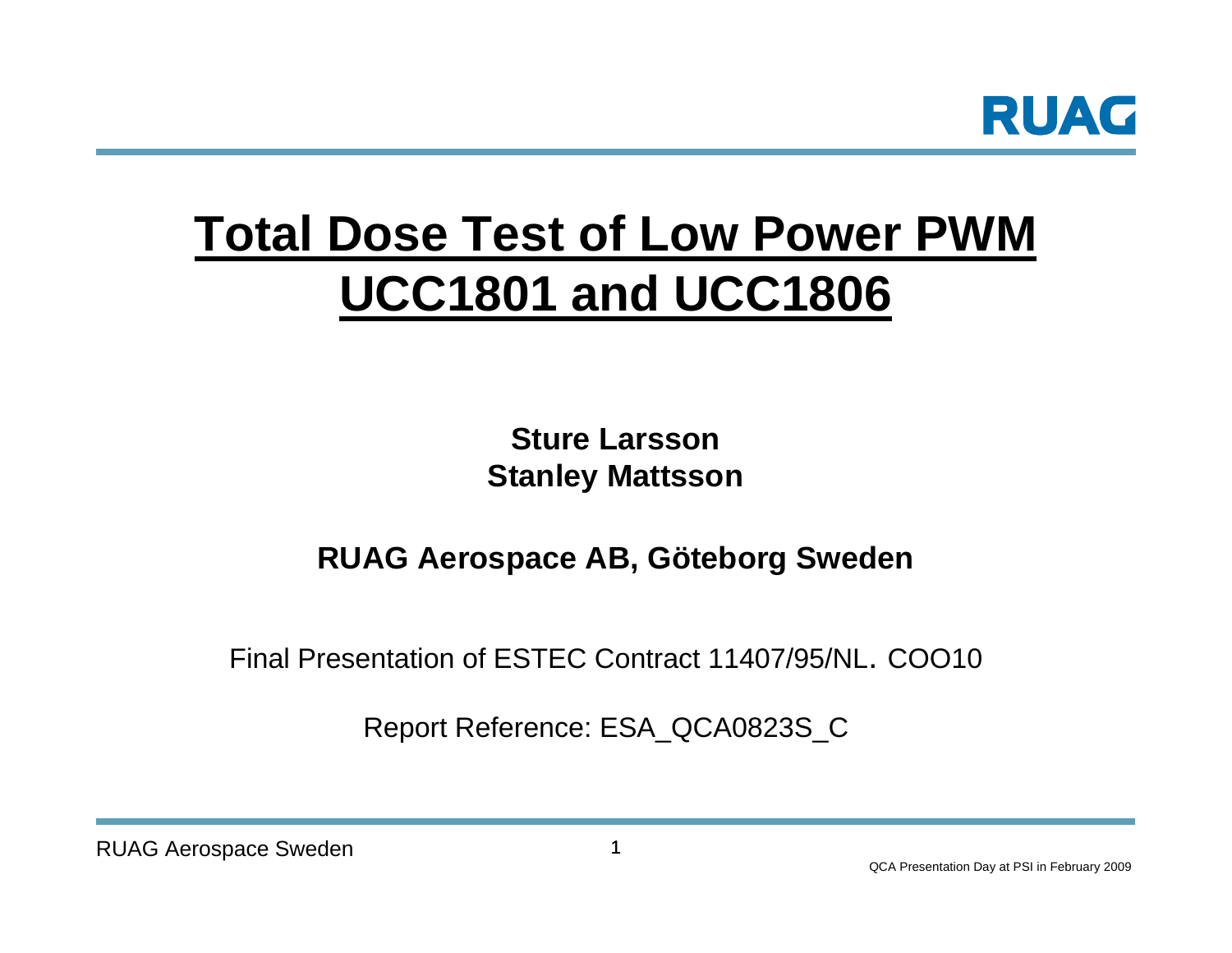

### **Sherman**







RUAG Aerospace Sweden 2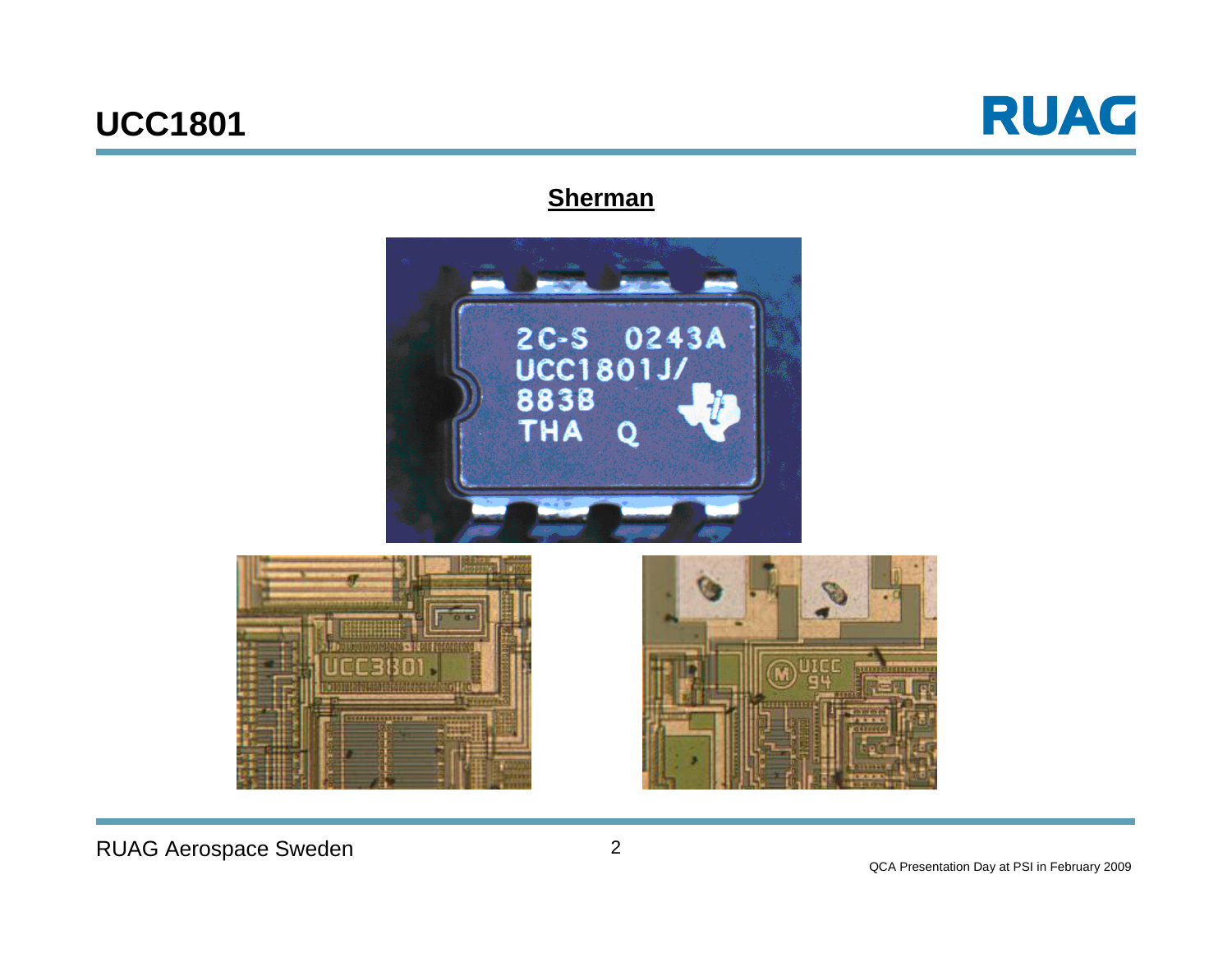

## **Merrimac**



#### Batch: 401173ALP Fab Lot:142524



#### **Sherman**





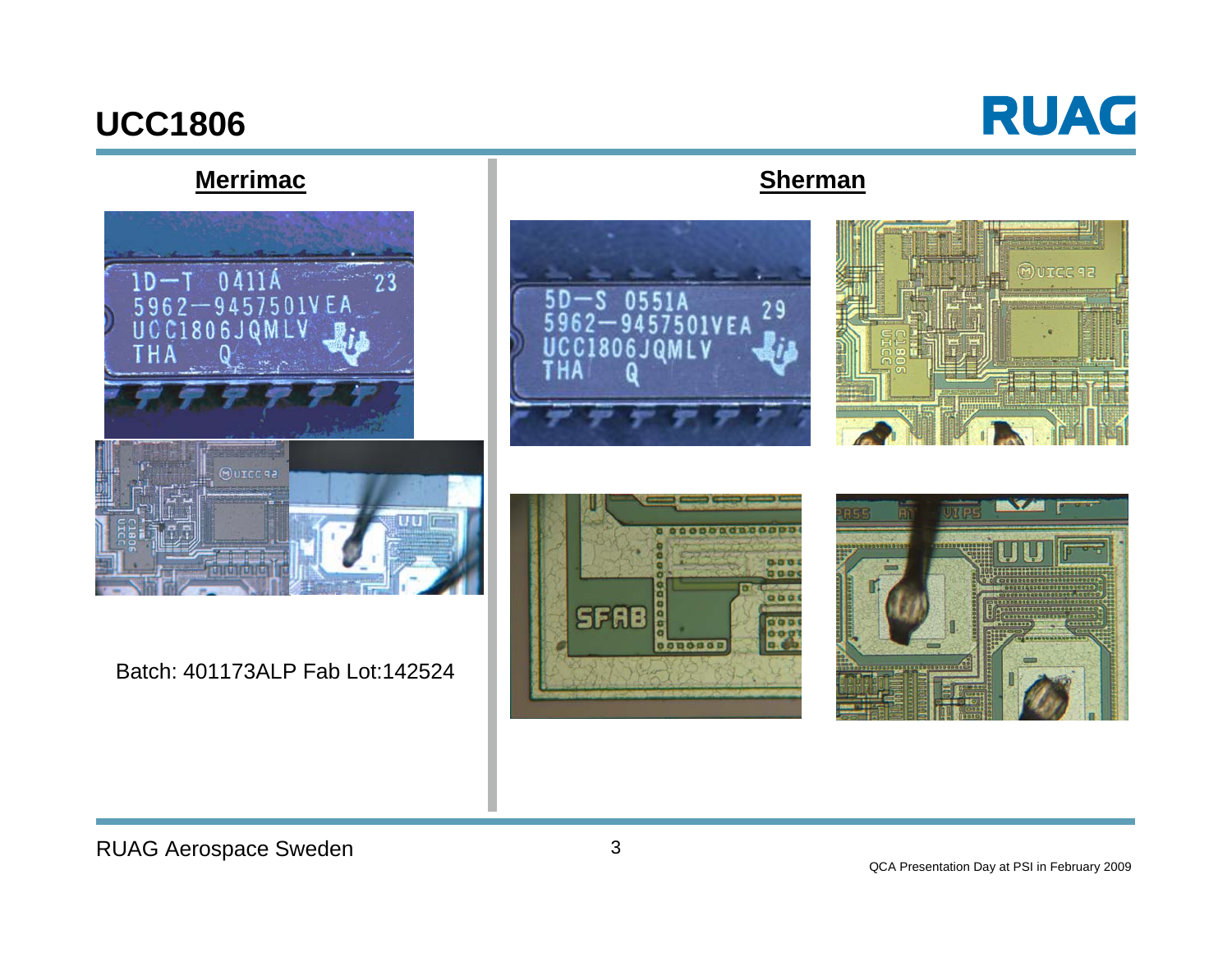

# **Multiple Irradiation Steps**

| <b>STEP</b>                     | 1                 | $\boldsymbol{2}$ | $\mathbf{3}$ | 4    | 5           | 7                              | 8                              |
|---------------------------------|-------------------|------------------|--------------|------|-------------|--------------------------------|--------------------------------|
| <b>TOTAL DOSE</b><br>(kRad(Si)) | <b>Pre</b><br>rad | 5                | 10           | 15   | <b>20</b>   | Anneal.<br>room<br>temp        | Anneal.<br>100°C               |
| <b>Test points</b>              | X                 | $\mathbf X$      | $\mathbf{X}$ | X    | $\mathbf X$ | <b>Not</b><br><b>Performed</b> | <b>Not</b><br><b>Performed</b> |
| <b>DOSE RATE</b><br>(Rad(Si)/h) |                   | 321              | 339          | 297  | 304         | $\blacksquare$                 |                                |
| <b>EXPOSURE TIME</b><br>(h)     | $\blacksquare$    | 15.6             | 14.8         | 16.8 | 16.5        | $\blacksquare$                 |                                |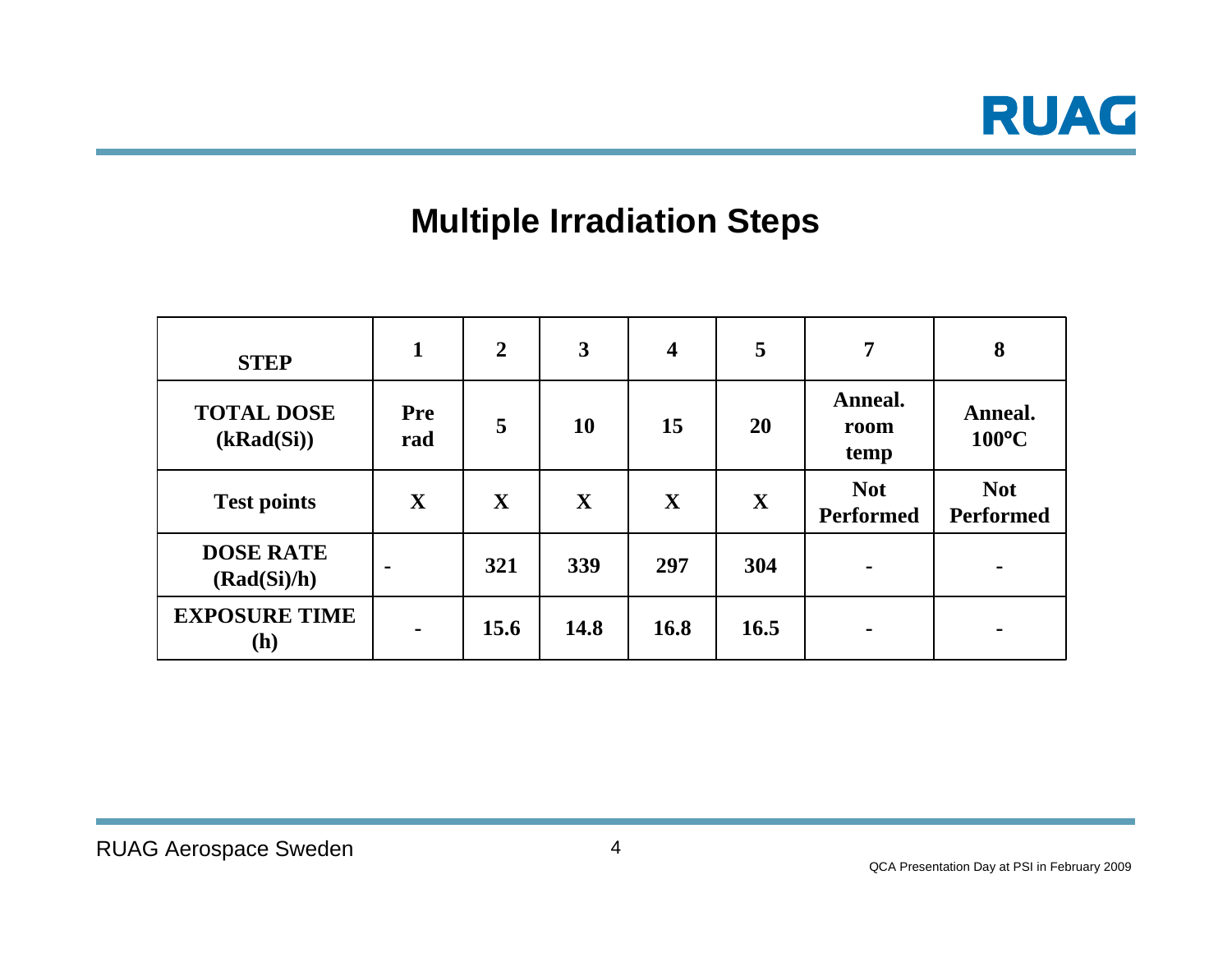

| <b>22 Electrical Parameters</b>          |                        |  |  |  |  |
|------------------------------------------|------------------------|--|--|--|--|
| Vref                                     | A Output High I=-18mA  |  |  |  |  |
| Vref Load Regulation                     | A Output High I=-180mA |  |  |  |  |
| Vref Line Regulation                     | A Output Low I=18mA    |  |  |  |  |
| <b>Oscillator Frequency</b>              | A Output Low I=180mA   |  |  |  |  |
| Output Maximum Duty Cycle                |                        |  |  |  |  |
| Oscillator Amplitude Peak-to-Peak        |                        |  |  |  |  |
| <b>Supply Current</b>                    |                        |  |  |  |  |
| Error Amplifier, Input Bias Current      |                        |  |  |  |  |
| Error Amplifier, Input Voltage           |                        |  |  |  |  |
| Error Amplifier, Open Loop Gain          |                        |  |  |  |  |
| Current Sense, Comp to CS Offset         |                        |  |  |  |  |
| Current Sense, Maximum Input Signal      |                        |  |  |  |  |
| Current Sense, Over-Current Threshold    |                        |  |  |  |  |
| Current Limit Adjust, Input Bias Current |                        |  |  |  |  |
| <b>Startup Current</b>                   |                        |  |  |  |  |
| Vcc Start Threshold Voltage              |                        |  |  |  |  |
| Vcc Stop Threshold Voltage               |                        |  |  |  |  |
| <b>Start to Stop Hysteresis</b>          |                        |  |  |  |  |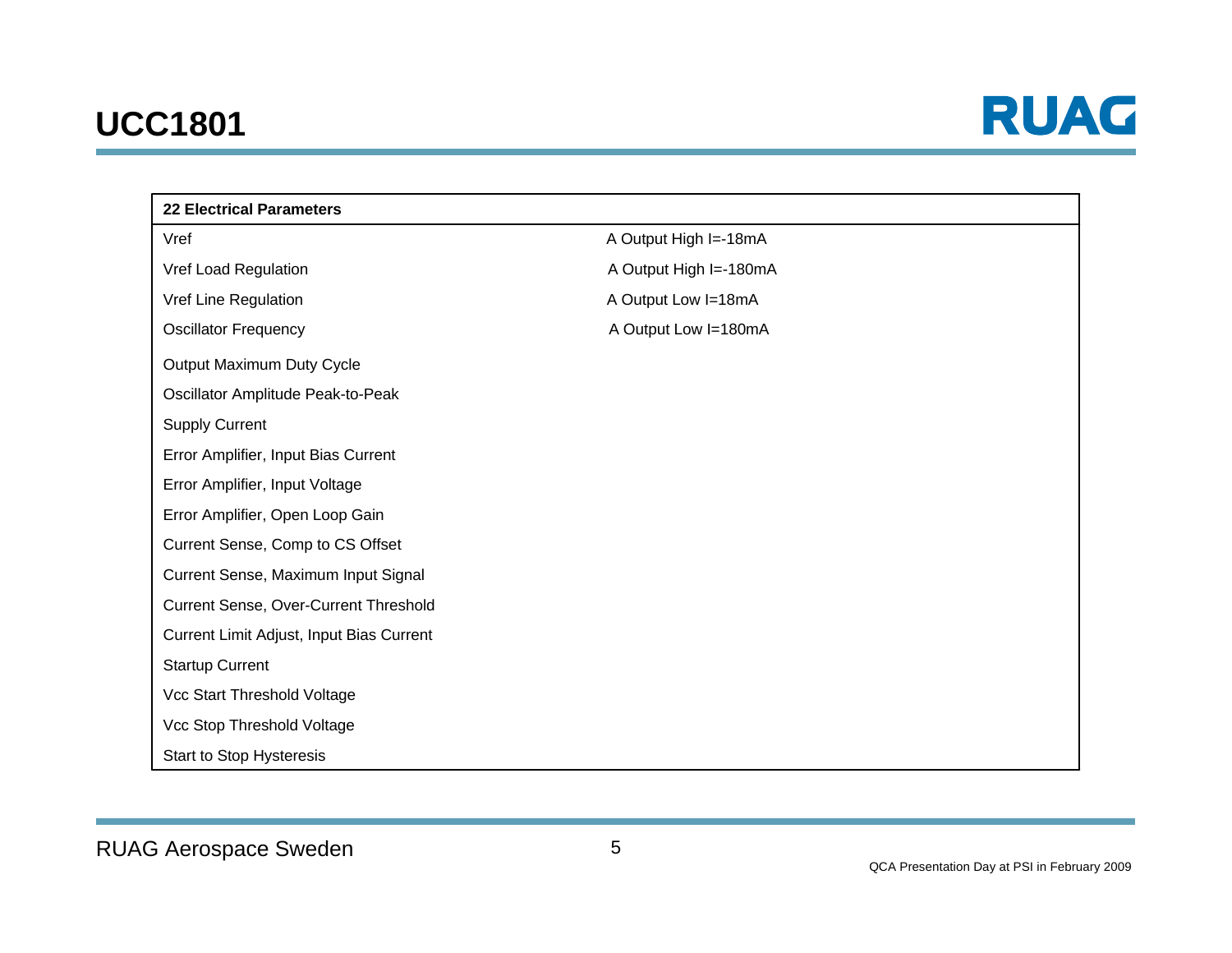

#### **18 Electrical Parameters**

VrefVref Load Regulation Oscillator Frequency Oscillator SYNC, Output High Oscillator SYNC, Output Low Supply Current Error Amplifier Input Offset Voltage Error Amplifier Input High Voltage Error Amplifier Input Low Voltage Current Sense Amplifier Gain Current Limit Adjust Current Limit Offset Current Limit Adjust Input Bias Current Shutdown Terminal Threshold Voltage Start up Threshold Voltage A Output High Isrc=-16mA A Output High Isrc=-80mA A Output Low Isink=16mA A Output Low Isink=80mA

RUAG Aerospace Sweden 6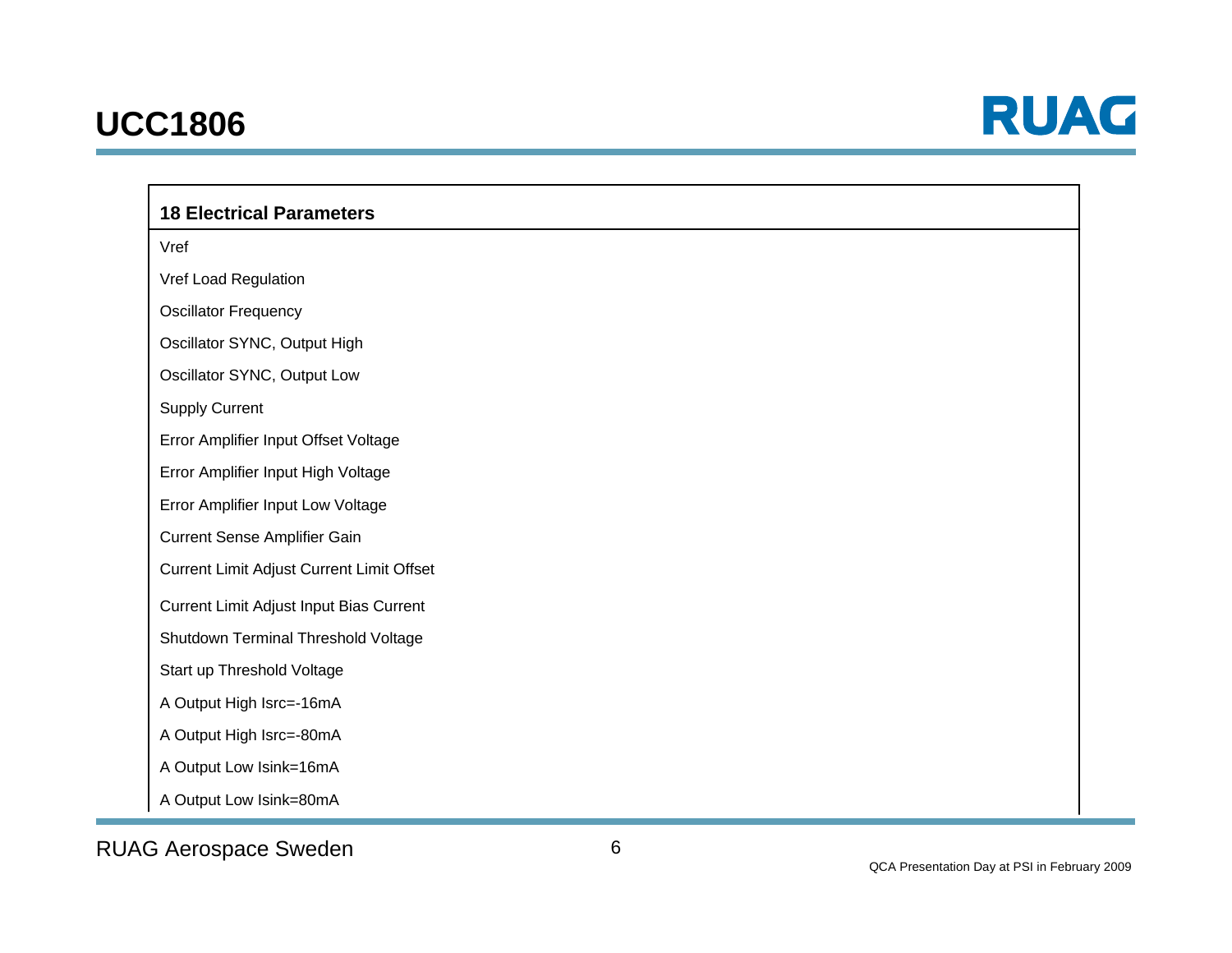



<u><del>L</del> UCC1806</u>

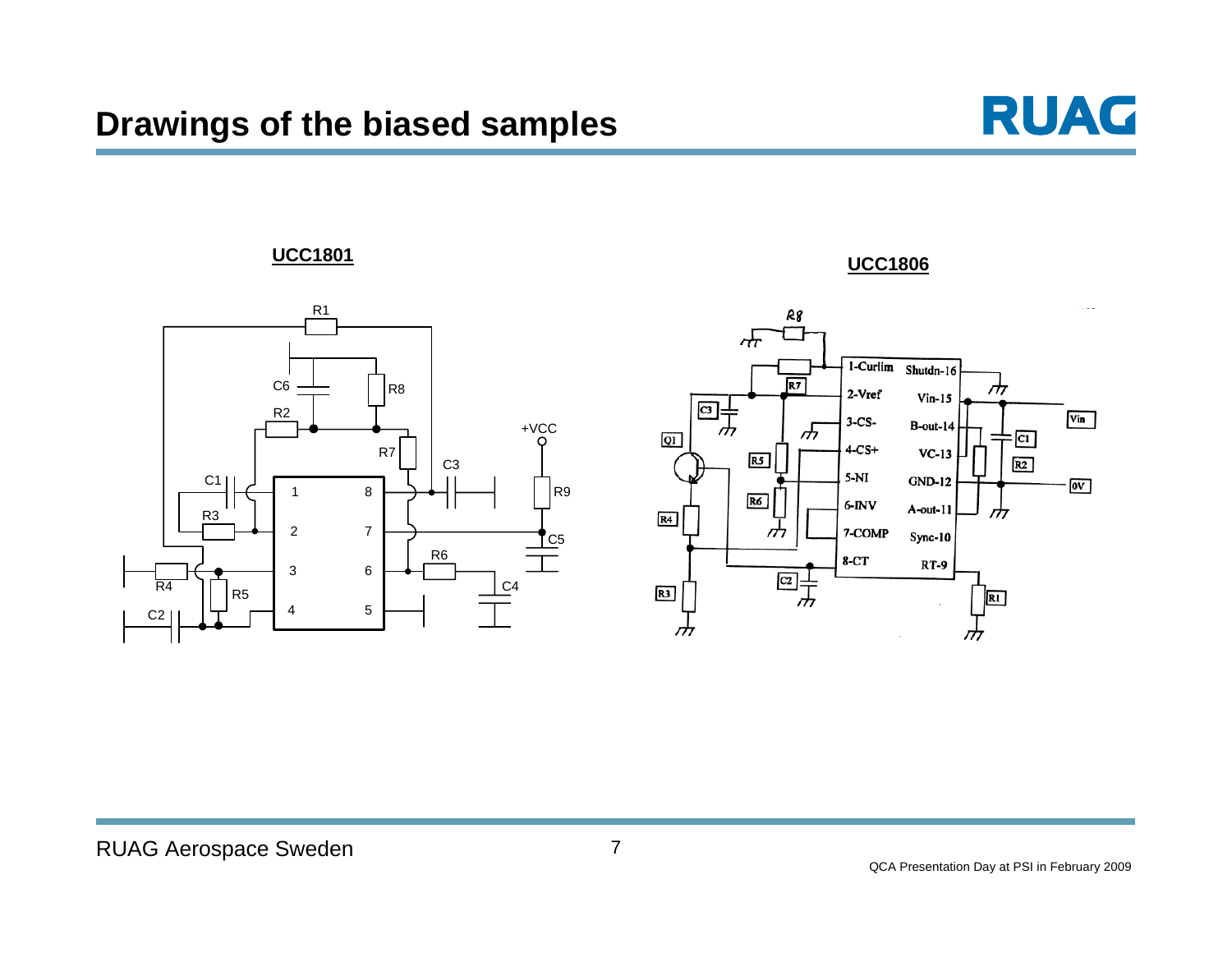



All biased samples failed between 5 and 10kRad

#### Both unbiased samples operate up to at least 20kRad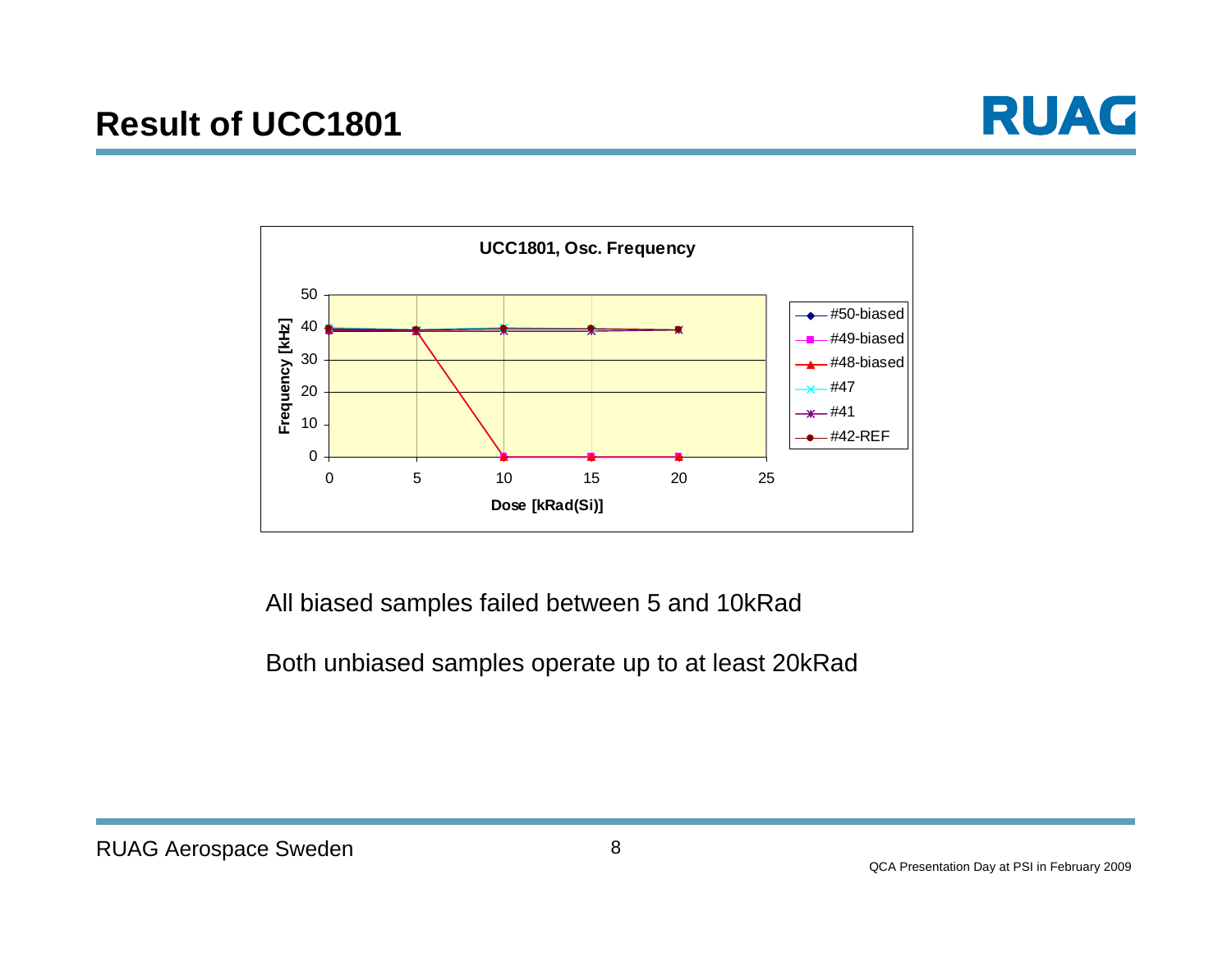



SFAB: All biased samples failed between 5 and 10kRad

### MFAB: Two of the biased samples failed between 10 and 15kRad and the third between 15 and 20kRad.

All unbiased samples operate up to at least 20kRad